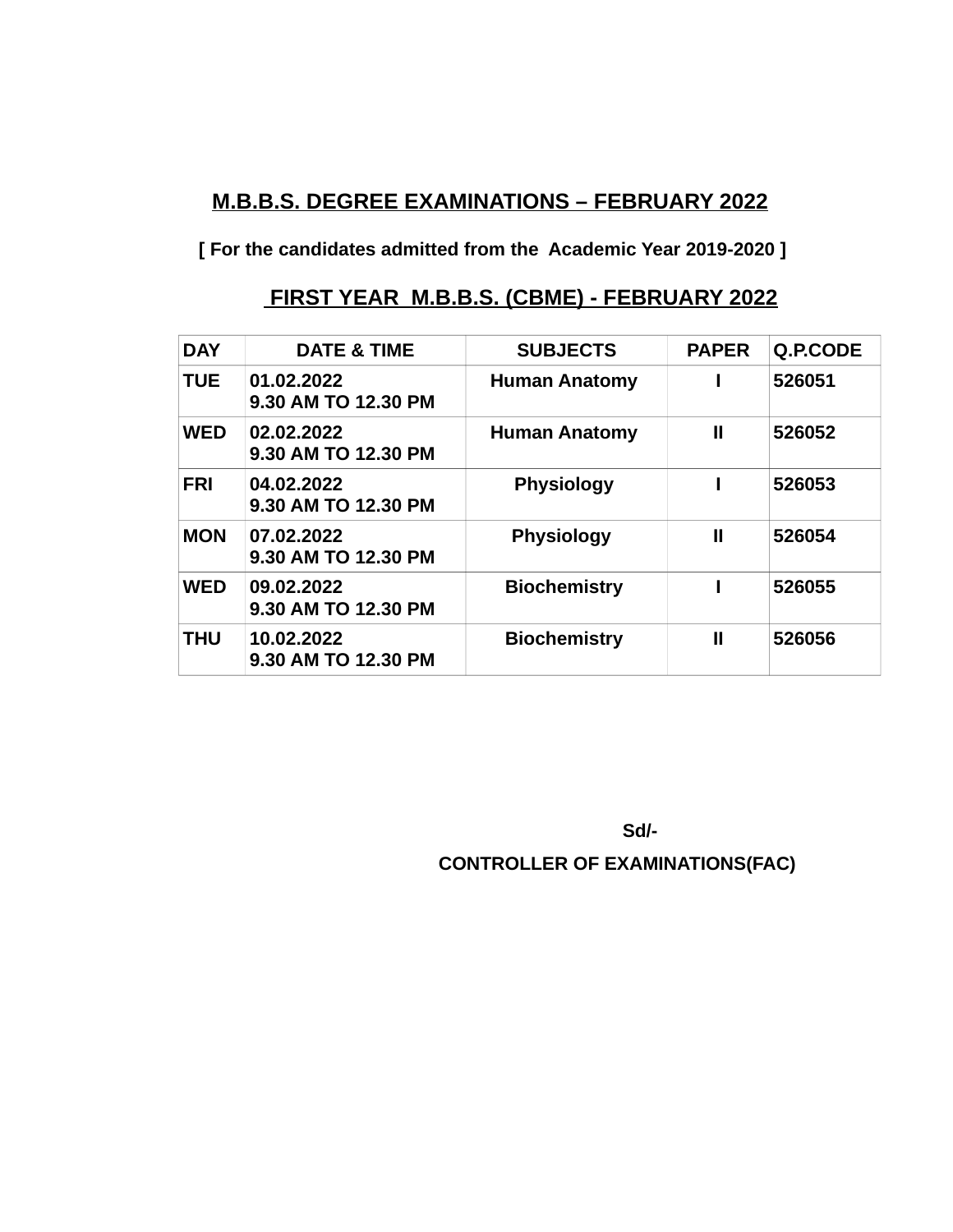#### **M.B.B.S. DEGREE EXAMINATIONS – FEBRUARY 2022**

**[ For the candidates admitted upto the Academic Year 2018-2019]**

# **FIRST MBBS – FEBRUARY 2022(Arrear exams)**

| <b>DAY</b> | <b>DATE &amp; TIME</b>           | <b>SUBJECTS</b>                                      | <b>PAPER</b> | <b>Q.P.CODE</b> |
|------------|----------------------------------|------------------------------------------------------|--------------|-----------------|
| <b>TUE</b> | 01.02.2022<br>2.00 PM TO 5.00 PM | <b>Anatomy I</b>                                     |              | 525051          |
| <b>WED</b> | 02.02.2022<br>2.00 PM TO 5.00 PM | <b>Anatomy II</b>                                    | Ш            | 525052          |
| <b>FRI</b> | 04.02.2022<br>2.00 PM TO 5.00 PM | <b>Physiology including</b><br><b>Bio-Physics I</b>  | Ш            | 525053          |
| <b>MON</b> | 07.02.2022<br>2.00 PM TO 5.00 PM | <b>Physiology including</b><br><b>Bio-Physics II</b> | IV           | 525054          |
| <b>WED</b> | 09.02.2022<br>2.00 PM TO 5.00 PM | <b>Biochemistry I</b>                                | v            | 525055          |
| <b>THU</b> | 10.02.2022<br>2.00 PM TO 5.00 PM | <b>Biochemistry II</b>                               | VI           | 525056          |

 **Sd/-** 

 **CONTROLLER OF EXAMINATIONS(FAC)**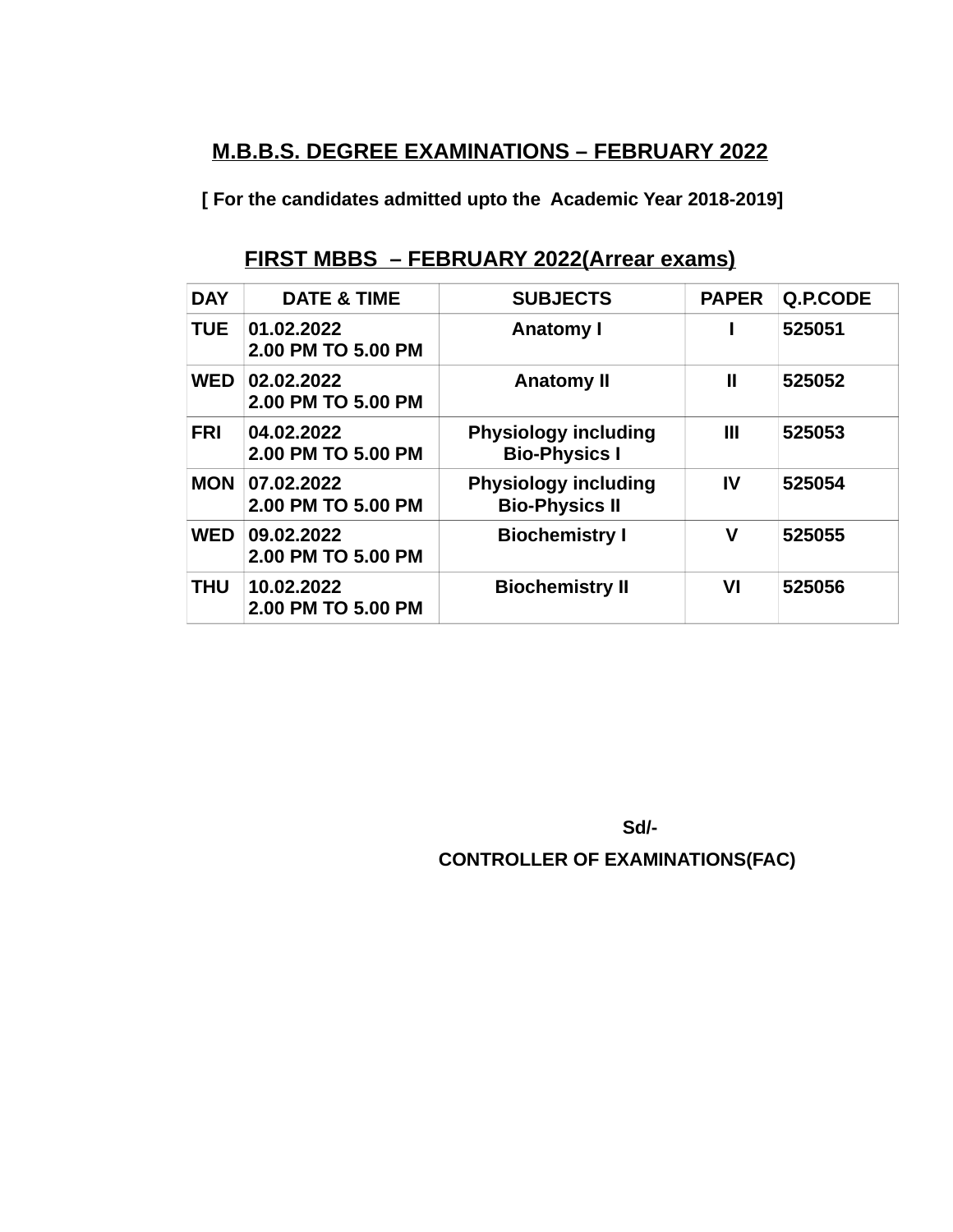# **SECOND MBBS – FEBRUARY 2022(Arrear exams)**

 **[ For the candidates admitted upto the Academic Year 2018-2019]**

| <b>DAY</b> | <b>DATE &amp; TIME</b>           | <b>SUBJECTS</b>                                         | <b>PAPER</b> | Q.P.CODE |
|------------|----------------------------------|---------------------------------------------------------|--------------|----------|
| <b>TUE</b> | 01.02.2022<br>2.00 PM TO 5.00 PM | <b>Pharmacology I</b>                                   |              | 525061   |
| <b>WED</b> | 02.02.2022<br>2.00 PM TO 5.00 PM | <b>Pharmacology II</b>                                  | Ш            | 525062   |
| <b>FRI</b> | 04.02.2022<br>2.00 PM TO 5.00 PM | <b>Pathology I (General</b><br>Pathology & Haematology) | V            | 525065   |
| <b>MON</b> | 07.02.2022<br>2.00 PM TO 5.00 PM | <b>Pathology-II (Systemic</b><br>Pathology)             | VI           | 525066   |
| <b>WED</b> | 09.02.2022<br>2.00 PM TO 5.00 PM | <b>Microbiology I</b>                                   | Ш            | 525063   |
| <b>THU</b> | 10.02.2022<br>2.00 PM TO 5.00 PM | <b>Microbiology II</b>                                  | IV           | 525064   |
| <b>MON</b> | 14.02.2022<br>2.00 PM TO 5.00 PM | <b>Forensic Medicine</b>                                | VII          | 525067   |

#### **Sd/- Sd/- Sd/- Sd/- CONTROLLER OF EXAMINATIONS(FAC)**